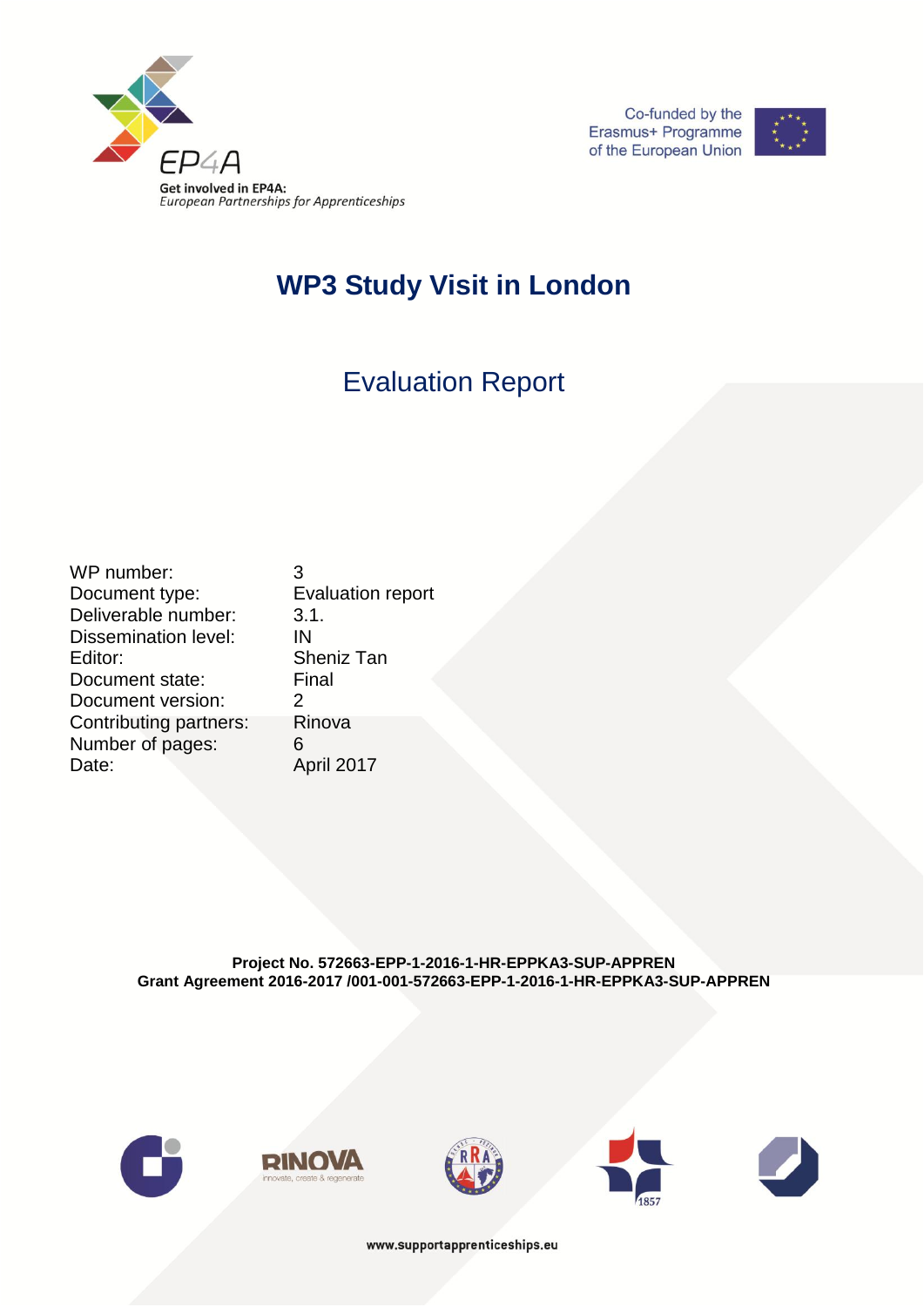





### **Level of familiarity of Study Visit participants about the national and European priorities for apprenticeship:**

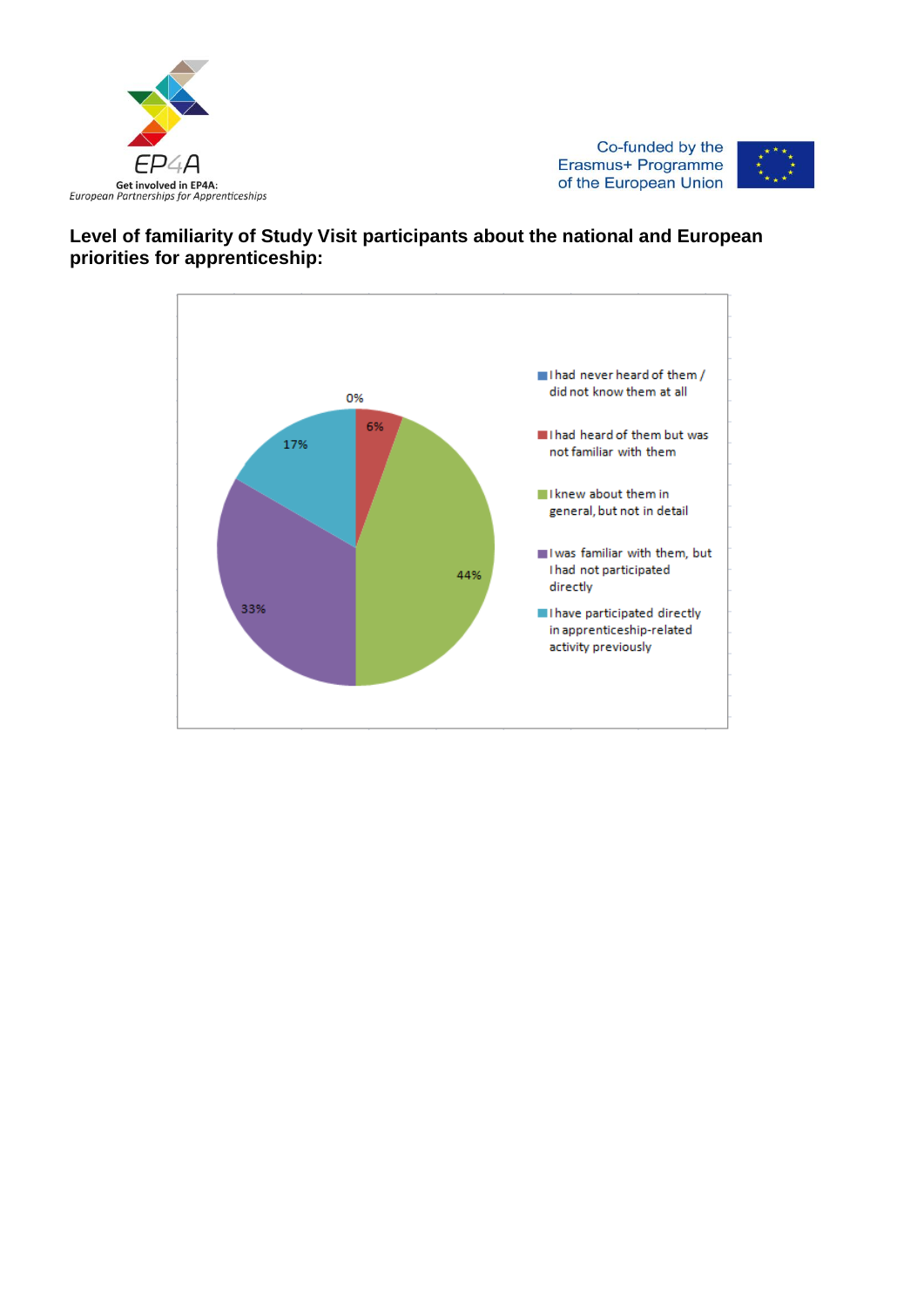

Co-funded by the Erasmus+ Programme of the European Union



**EP4A Study Visit participants' main goals for attending the EP4A study visit:**

- **7% participated in order to learn more about the relevance of the EP4A project**
- **13% participated in order to be better equipped to help implement the EP4A project**
- **20% participated to enhance their current skills and knowledge in order to support the EP4A project**
- **13% participated to enhance their current skills and knowledge in reaching SMEs**
- **47% participated to learn from the experience of participating in a transnational study visit**

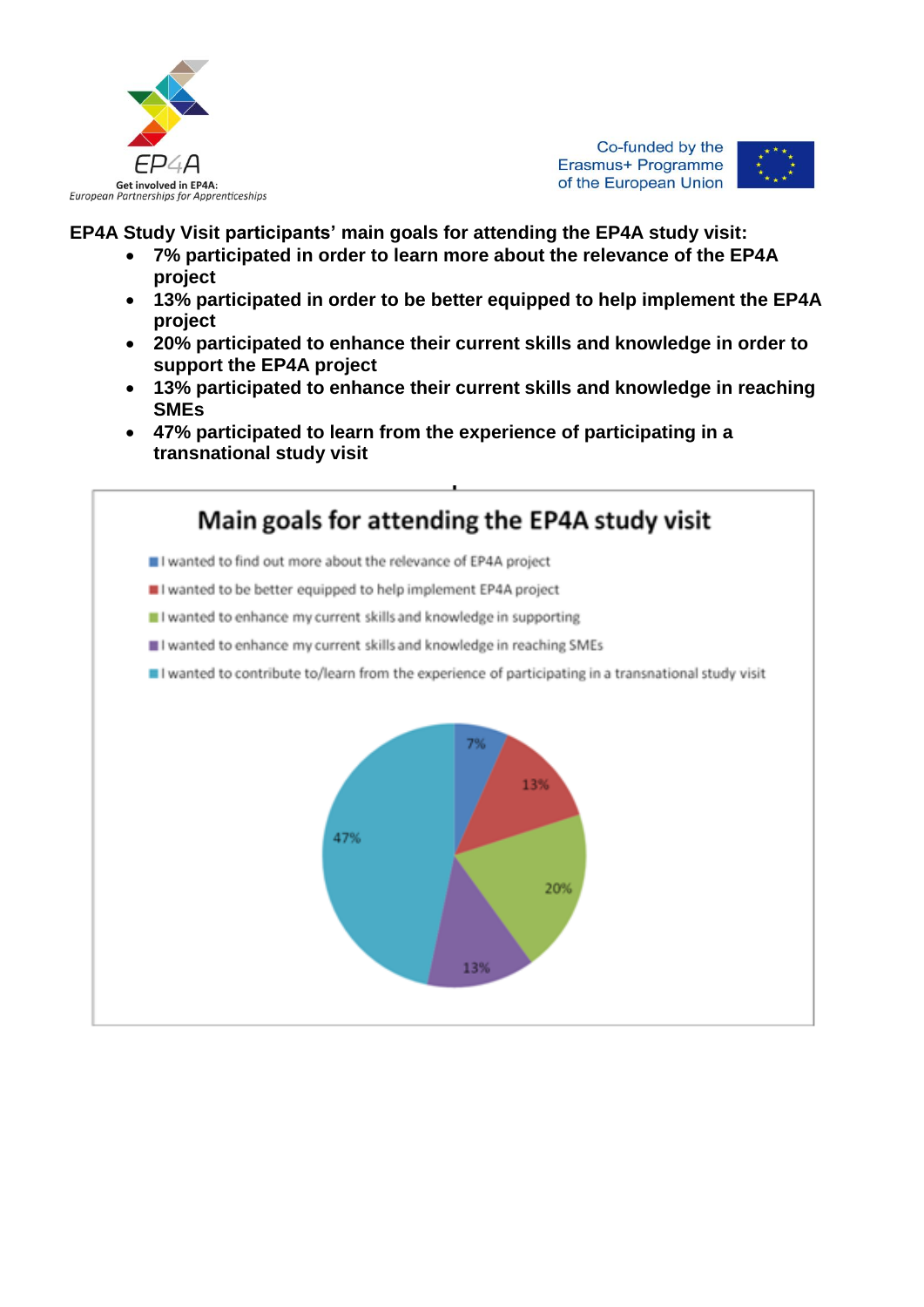

Co-funded by the Erasmus+ Programme of the European Union



## **Level of familiarity with the methodologies and materials in the EP4A project:**



## **EP4A project's relevancy to participants job role:**

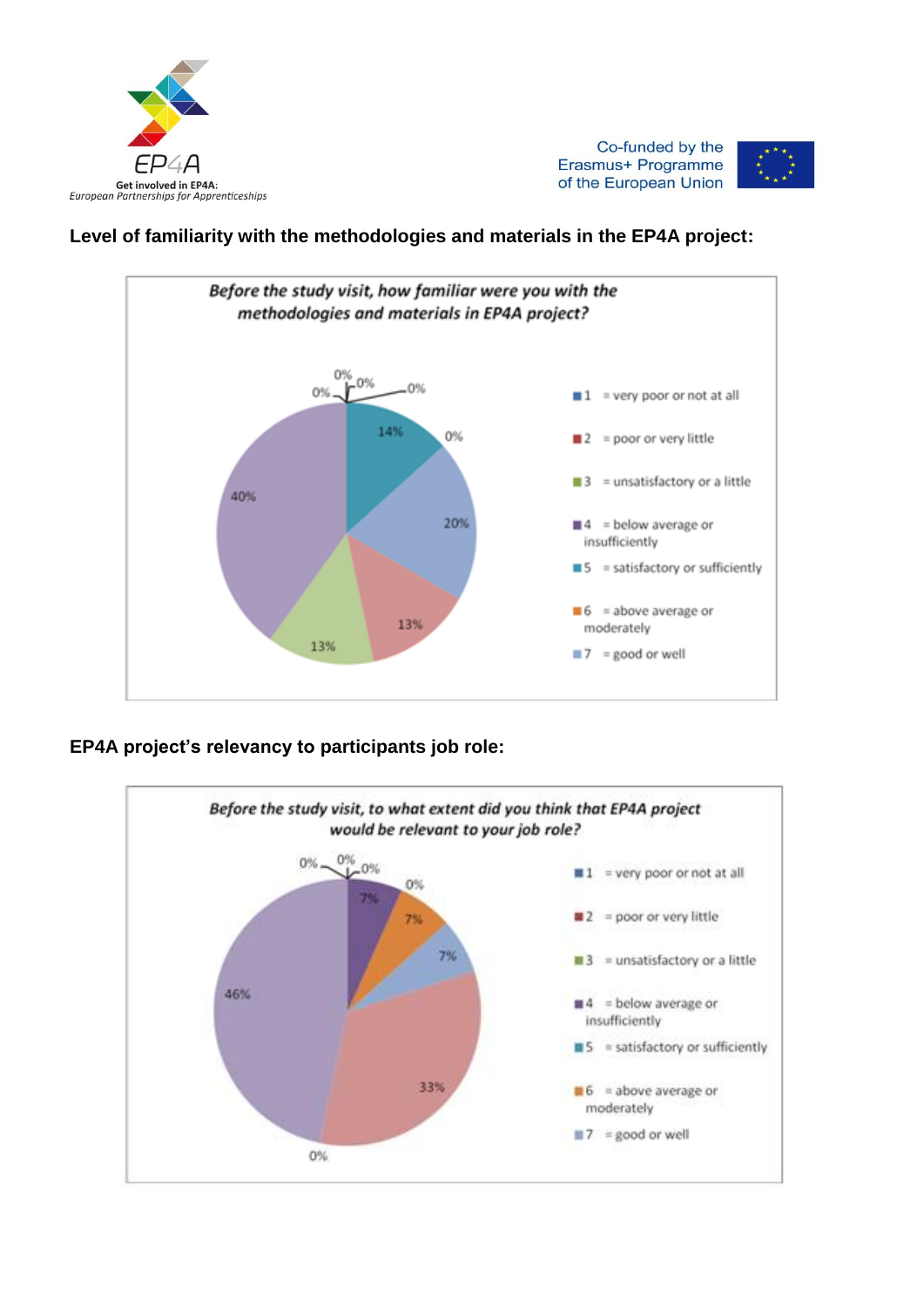



### **Knowledge and understanding increase:**



## **Goals achieved – by participants:**

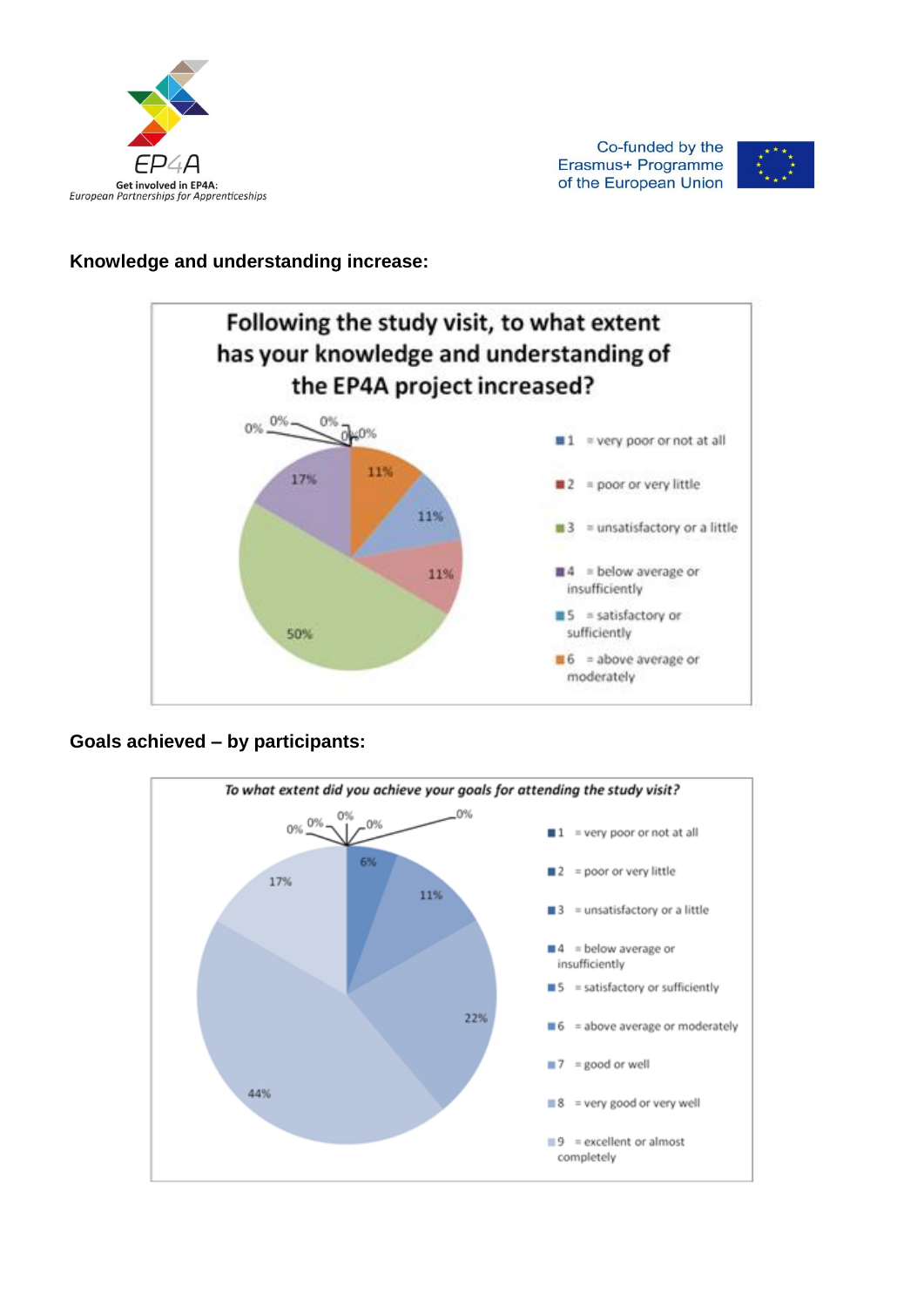





### **Relevancy of the study visits – preparation for participants' next steps:**



#### **Usability and clarity of the EP4A materials:**